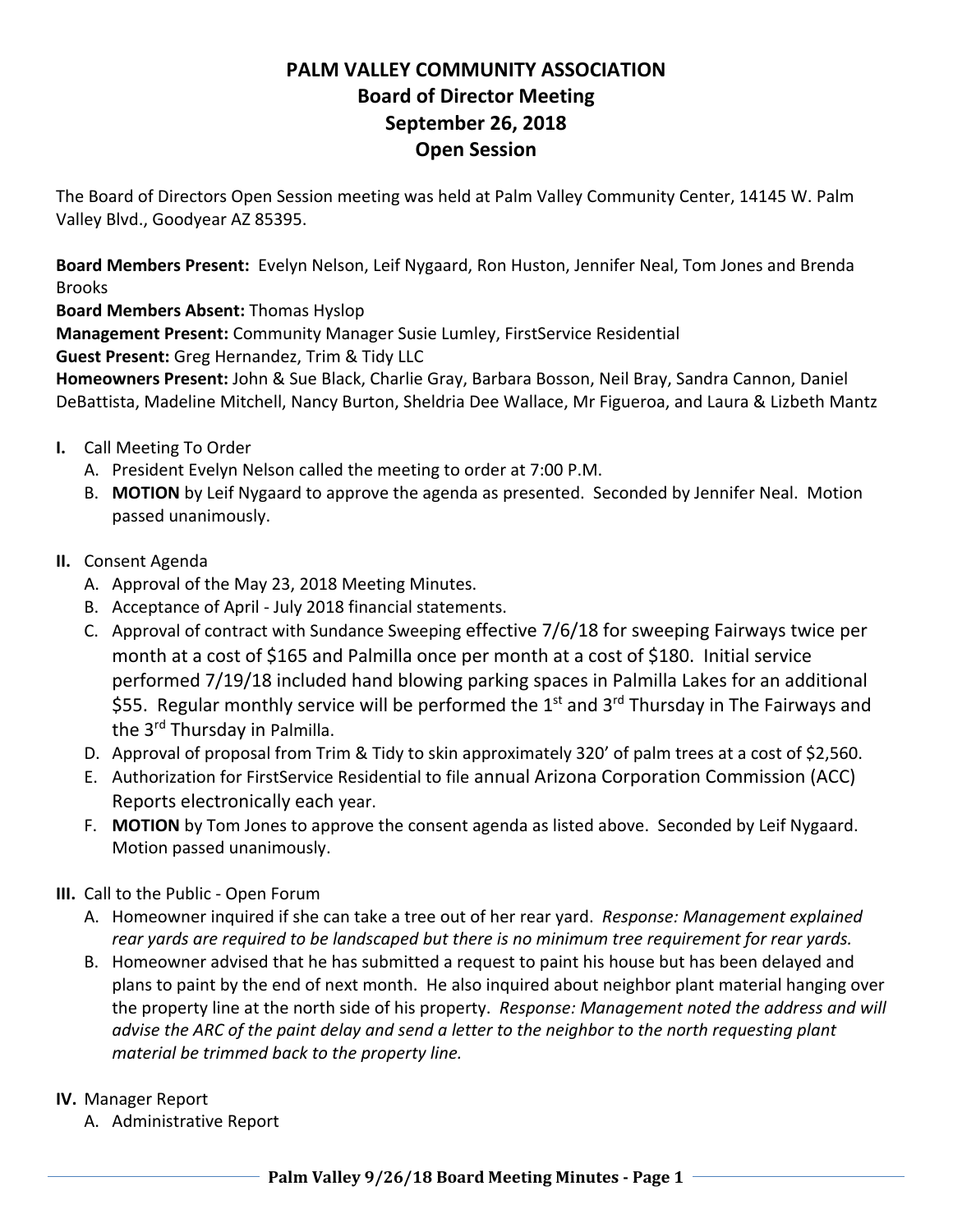- 1. 41 resale disclosures for the period  $5/15/18 9/15/18$
- 2. 43 new owners recorded for the period 5/15/18 9/15/18
- 3. 313 phone calls from homeowners logged for the period 5/15/18 9/15/18
- 4. 180 violation letters issued for the period 5/15/18 9/15/18
- 5. 17 mass communication emails sent for the period 5/15/18 9/15/18
- B. Physical Property Report
	- 1. General
		- a Skinned palm trees
		- b Applied solid body stain to concrete trash receptacles on Palm Valley Blvd
	- 2. Master Common Areas:
		- a Repaired stuck valve on PV Blvd near 133rd
		- b Trimmed low branches on PV Blyd near 135<sup>th</sup> after monsoon storm
		- c Removed down limb on Coronado after monsoon storm
		- d Looking into solution for small hole in the wall on PV Blvd across from Cambridge
		- e Work order for wall repair on Thomas due to storm damage
	- 3. Desert Greens Area:
		- a Quarterly inspection and cleaning of play equipment
		- b Quarterly pest control service at the park
	- 4. Horizons Common Areas:
		- a Quarterly inspection and cleaning of play equipment
		- b Quarterly pest control service at the park
		- c Repaired stuck valve at the park
		- d Removed dead tree on walk path and dead shrub west of the walk path
	- 5. Fairways Common Areas:
		- a Repaired pedestrian gate not opening
		- b Bidding painting of Fairways wrought iron as it is scheduled in reserves and the paint is faded. Rust is noted on the bridge rails in the back of The Fairways.
			- (a) **MOTION** by Leif Nygaard to paint wrought iron at The Fairways at a cost not to exceed \$3,000. Seconded by Jennifer Neal. Motion passed unanimously.
	- 6. Palmilla Common Areas:
		- a Re‐welded gate support on rear gate between Fairways and Palmilla
		- b HA5 was applied to all streets in the front half of Palmilla
		- c Storm damage throughout Palmilla following monsoon storm
		- d Monthly inspection and cleaning of the play equipment
			- (a) A crack was noted on the crawl tube. Management to look into options for replacing the crawl tube and request feedback from our younger residents.
		- e Quarterly pest control service at the pool and playground
		- f 3 x/wk pool service
		- g Cleaned up after vandalism to the pool area
		- h Met with Shasta regarding discoloration in the pool deck
	- 7. City Maintained Areas:
		- a New traffic light installed at Thomas and 135<sup>th</sup> Avenue
		- b Work order for stop sign/street sign at PV Blvd & 136<sup>th</sup> that blew over in storm
		- c Work order for missing street sign at La Reata & 133rd
- **V.** Old Business
	- A. Homeowner Follow Up from Previous Meeting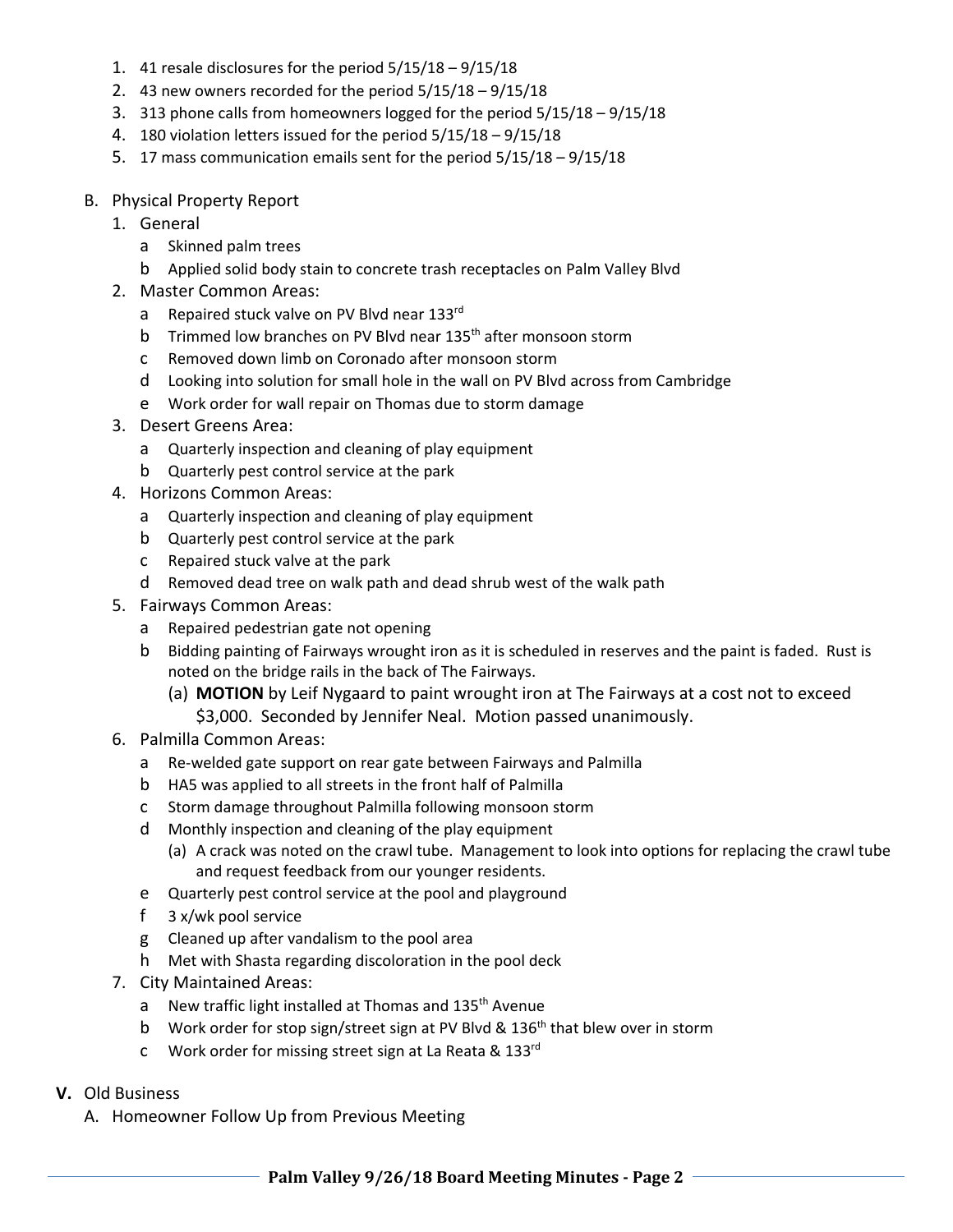- 1. Homeowner inquired about parking sideways on his driveway in Palmilla Lakes cluster home area. *Response: Homeowner met with the ARC who referred to the Association Rules Section III.E.2. All cluster driveways are common to the cluster and not for individual parking (cluster driveways can be identified by brick pavers).*
- 2. Homeowner inquired about the next round of house paint inspections. *Response: the committee is still finishing the last round and the next round has not been scheduled yet.*
- 3. Homeowner reported a dead tree in the common area near the Roanoke walk path in Horizons. *Response: The tree has been removed.*
- B. Contract Review ‐ Landscape
	- 1. Greg Hernandez from Trim & Tidy LLC addressed the board.
		- a Trim & Tidy assumed the landscape contract in January 2017 and has a good handle on the areas of association responsibility.
		- b Palm skinning was outsourced at a discounted rate of \$8/foot.
		- c Water has been turned off to grass areas in preparation for over seed with winter rye scheduled for mid‐October.
		- d Landscape crew services the property on Tuesday and Saturday each week.
		- e Suggests the board consider adding plant material in bare spots and using different varieties of plants to give more color.
	- 2. Board reviewed revised contract with Trim & Tidy. Major changes include irrigation repairs and palm tree trimming to be paid by the association.
	- 3. **MOTION** by Leif Nygaard to approve the new contract with Trim & Tidy effective October 1, 2018. Seconded by Jennifer Neal. Motion passed unanimously.
		- a Ron and Greg will review any concerns with the irrigation system over the next month.
- C. Landscape Committee
	- 1. Evelyn Nelson voiced concerns with regard to the landscape committee not operating in accordance with the Committee Guidelines.
		- a The Committee should meet at a pre‐established frequency. It was decided a meeting in the summer to plan for fall and a meeting in winter to plan for spring would be adequate, with additional meetings as necessary for projects. Committee meeting minutes to be provided to the board following committee meetings.
		- b Individual board member concerns regarding landscape should be directed to the Community Manager who will speak directly with the landscaper. Emergency irrigation leaks can be reported by board members directly to the landscaper with a cc to management.
- D. Sidewalk Repairs ‐ Palmilla
	- 1. **MOTION** by Leif Nygaard to remove and replace one large trip hazard and approve the proposal from Precision Concrete Cutting in the amount of \$794.53 to repair 7 trip hazards on the Palmilla walk path. Seconded by Brenda Brooks. Motion passed unanimously.
- **VI.** New Business
	- A. 2018 Annual Membership Meeting
		- 1. The meeting is scheduled to be held December 5, 2018 in one half of the large room at Palm Valley Community Center.
			- i. Board approved the candidate mailing as presented.
			- ii. Board authorized \$200 for refreshments.
		- iii. Board authorized the expense of two people to assist with sign in.
		- iv. Board directed management to invite a representative from Goodyear PD to speak at the meeting with regard to crime in the community.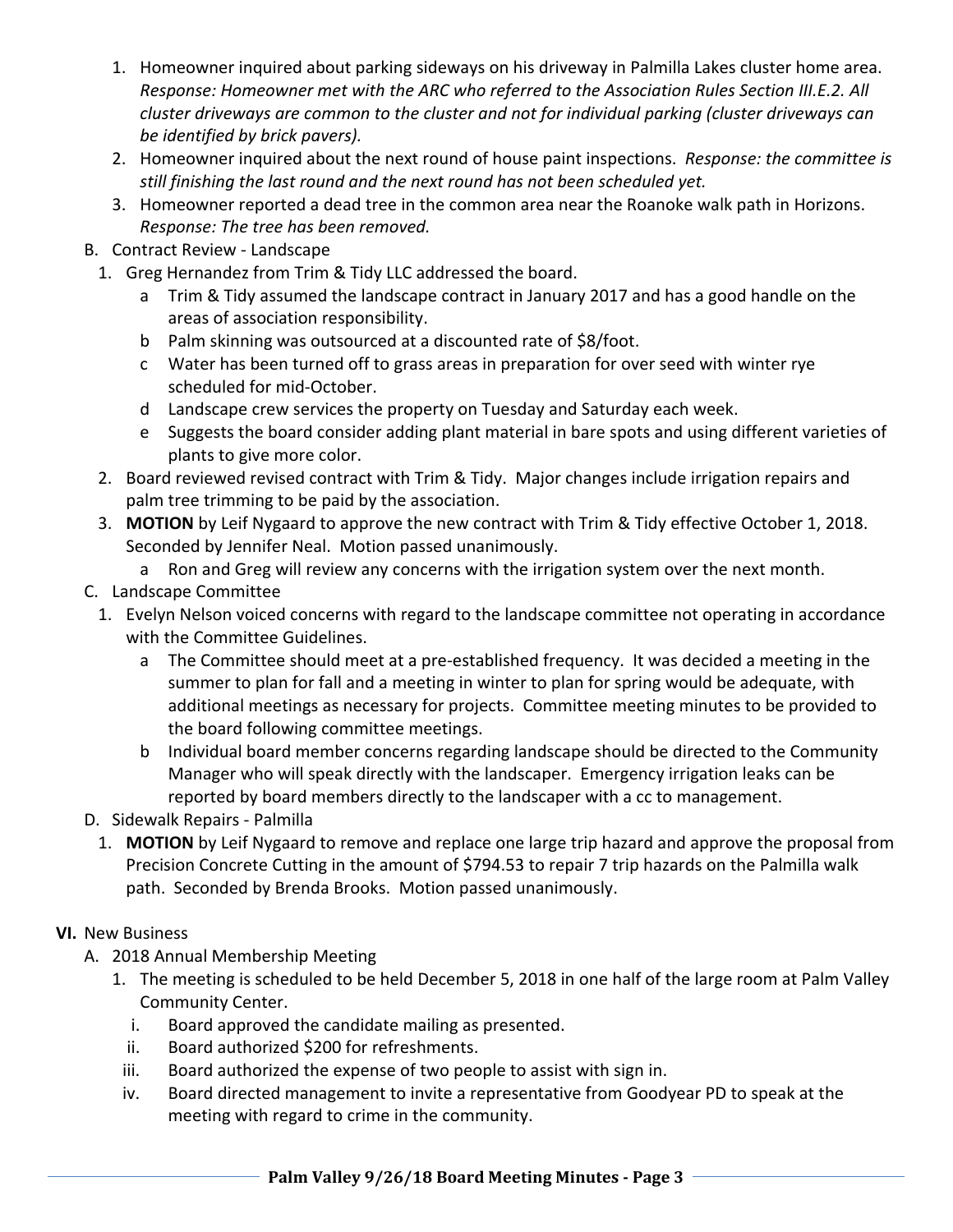- v. Revised Association Rules & Design Guidelines booklet to be mailed in November with the official meeting notice and ballot.
- vi. Revised Association Rules & Design Guidelines to be mailed to the property address for all off‐ site owners, with a cover letter to tenants.
- B. Landscaping Thomas Monument
	- 1. The board asked the landscaper to provide a proposal to beautify the Thomas monument.
- C. Association Rules
	- 1. **MOTION** by Leif Nygaard to revise the Association Rules as stated below. Seconded by Brenda Brooks. Motion passed unanimously. Note: Management to confirm specific verbiage with the association attorney.
		- i. Section III.E.1. add sentence at the end, Vehicles parked on aprons should not block sidewalk or street.
		- ii. Section III.E.3. remove this section
		- iii. Section III.E.4. add statement that vehicles may not park for more than 72 hours at a time.
		- iv. Section III.E. add restriction that overflow parking is for vehicles only and not trailers with the exception of RV vacation loading and unloading as specified in Section III.D. – note existing trailers will be grandfathered for current lease term
		- v. Add the Park Rules into the Association Rules.
			- (a) The overnight parking rule will apply only to Desert Greens and Horizons parks.
		- vi. Add the Palmilla Pool Rules into the Association Rules.
	- 2. **MOTION** by Leif Nygaard to have a custom Park Rules sign posted at Palmilla Park, similar to the signs posted at Horizons and Desert Greens parks. Seconded by Evelyn Nelson. Motion passed unanimously.

## **VII.**Committee Reports

- A. Architectural Committee Report
	- 1. The committee ratified approval of 18 submittals at the September 24, 2018 meeting.
	- 2. The Committee continues to follow up house paint violations and front yard tree violations.
	- 3. The committee meets the  $4<sup>th</sup>$  Monday of the month on an as-needed basis.
- B. Finance Committee Report
	- 1. The Committee reviewed 2019 preliminary budgets at the September 26, 2018 meeting. Budget drafts and recommendation will be provided to the board at the October meeting.
- C. Landscape Committee Report
	- 1. Reviewed under item V.C. above.
- D. Palmilla Pool Committee Report
	- 1. Pool service this month is 3x/week.
	- 2. As the weather cools down the pool heater will be turned on and the pool heated through Thanksgiving weekend.
	- 3. **MOTION** by Leif Nygaard to authorize \$3,500 to the Palmilla Pool Committee for lighting in and around the pool area. Seconded by Evelyn Nelson. Motion passed unanimously.
- E. Web Editor Report
	- 1. Web Editor Barbara Bosson provided a written report to the board at the meeting.
		- i. The new website launched August 17, 2018.
		- ii. 1803 visitors to the site and 1123 registered members.
	- iii. FAQ section is now operational.
	- iv. Members section is now operational and set up to receive automated emails, i.e. HOA Meeting Agendas, Bulk Trash, or any changes/notifications can be sent from the website.